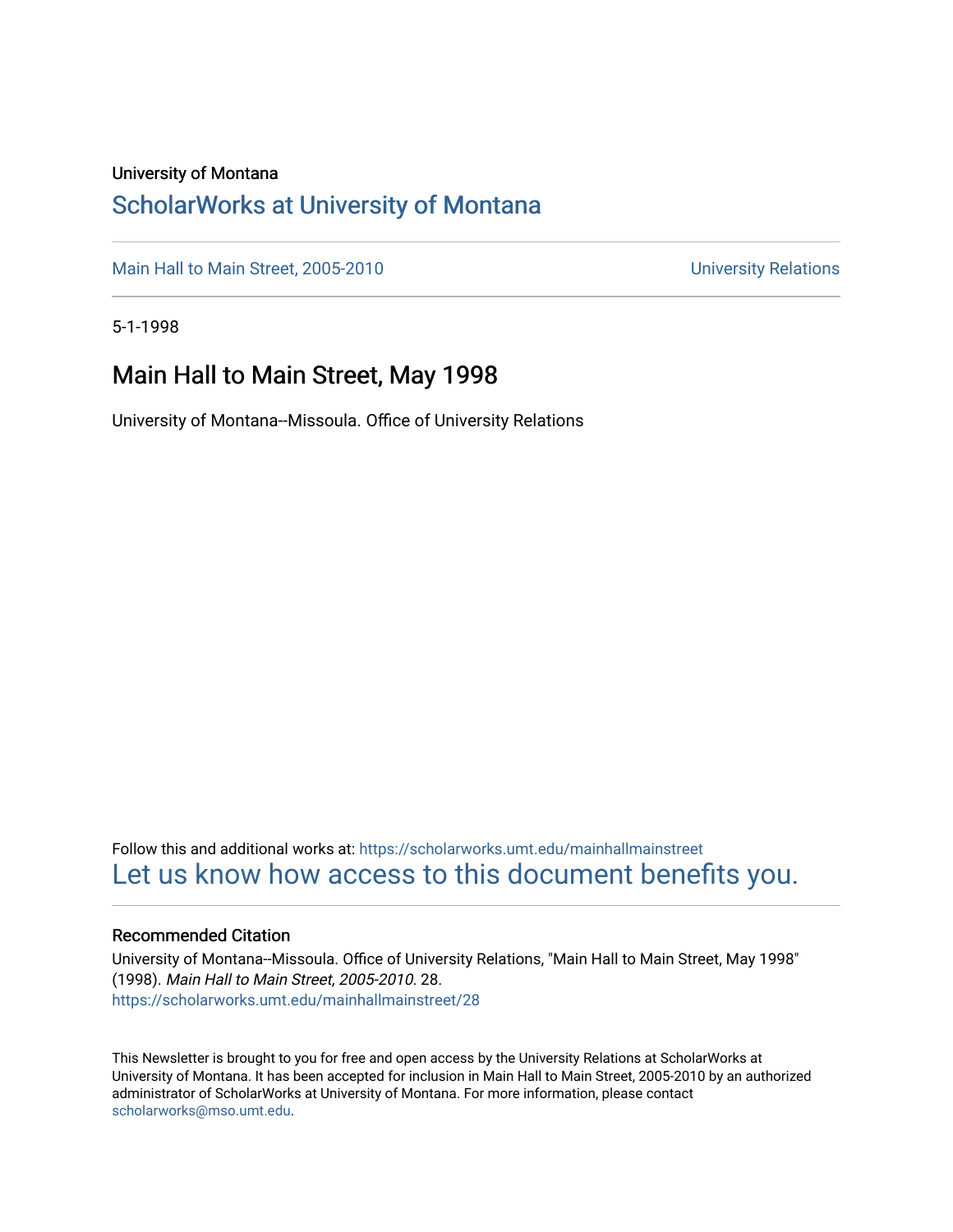



**UNIVERSITY OF MONTANA**

OCT 15 1998

LIBRARY in Hal

Vol. 4, No. 4 **Connecting Campus and Community** May 1998

## **Montana's congressional delegation backs Six-Mill Levy**

n a rare show of bipartisan unity, Montana's congressional delegation last month gave strong endorsement to the

**Leffort to renew the Six-Mill Levy for Higher Education.**<br>Rep. Rick Hill and Sen. Conrad Burns, both Republic Rep. Rick Hill and Sen. Conrad Burns, both Republicans, and Democratic Sen. Max Baucus said they support Referendum 113, which will appear on the November general election ballot. The levy is a property tax that has been approved every 10 years since 1948. Passage this fall would renew the tax but not increase it.

Almost 14 percent of state support for higher education

*"A strong university system allows bur state to compete in the emerging global marketplace and provides the foundation for the prosperity ofour children."*

comes from the levy. It contributes about \$14 million a year to University of Montana units at Missoula, Butte, Dillon and Helena and Montana State University units at Bozeman, Billings, Havre and Great Falls. The two-year and four-year institutions have combined enrollment of about 35,000 students. The levy accounts for about

**—Rep. Rick Hill**

\$23 of taxes on a \$100,000 house. Supporters say the money is used only for educational programs, not for construction of facilities.

Bums said the levy gives Montanans "more bang for the buck than any other tax we pay.'

"A strong university system allows our state to compete in

## UM drops parking structure plan

\$12.5 million parking structure as part of a Series E b<br>issue, President George Dennison announced last we<br>The proposed project and others were dropped from the<br>bond issue after campus task forces submitted reports to the he University will not proceed with plans to build a new \$12.5 million parking structure as part of a Series E bond issue, President George Dennison announced last week. The proposed project and others were dropped from the president and additional analyses to assess the feasibility of the projects were conducted.

'The funding for the facility appears to require fee increases that must come in more rapid increments than we can justify, Dennison said. "We have concluded that we cannot make this project work at the present time because of the numbers.

Also excluded from the bond issue was a proposed child-care facility, after it was determined that a prohibitive cost would have to be charged in order to finance the project.

The new proposal still includes plans to spend \$3.6 million for more improvements to the University Center and \$2 million to create a campus center that offers students academic and career counseling under one roof.

The Board of Regents approved the \$ 10.1 million bond issue proposal at its May meeting.



**Montana's congressional delegation — Sen. Conrad Bums, Sen. Max Baucus and Rep. Rick Hill — recently endorsed the Six-Mill Levy for Higher Education.**

the emerging global marketplace and provides the foundation for the prosperity of our children," Hill said in a news release the trio distributed to Montana media last month.

In a statement, Baucus said: "The university system not only teaches and trains our young people, but the world-class research conducted there improves the economy and wellbeing of Montanans. Passing the Six-Mill Levy will help insure that Montana is prepared to meet the challenges of the 21st Century." Montana's congressional delegation — Sen. Conrad Burns, Sen<br>Max Baucus and Rep. Rick Hill — recently endorsed the Six-M<br>Levy for Higher Education.<br>the emerging global marketplace and provides the foundation<br>to the prosperi

### **University breaks ground for pharmacy addition June 9**

EXERCTION OF the Hew \$10.4 minion addition to<br>the Pharmacy/Psychology Building will begin<br>with a groundbreaking ceremony Tuesday, June 9.<br>On the building's north side. Campus and state leaders will Onstruction of the new \$10.4 million addition to the Pharmacy/Psychology Building will begin with a groundbreaking ceremony Tuesday,June 9.

The public is invited to attend the 3:30 p.m. ceremony speak, then scoop the first shovels of dirt to officially launch the construction project.

The 1997 Montana Legislature appropriated \$2 million for the building project. The School of Pharmacy and Allied Health Sciences and the UM Foundation raised \$5.7 million from the private, Utah-based ALSAM Foundation, \$2.5 million from American Stores Co., and about \$200,000 from faculty, alumni and friends.

The new building will allow the school to house its pharmacy and physical therapy programs under one roof for the first time. Three campus buildings currently house the school's programs.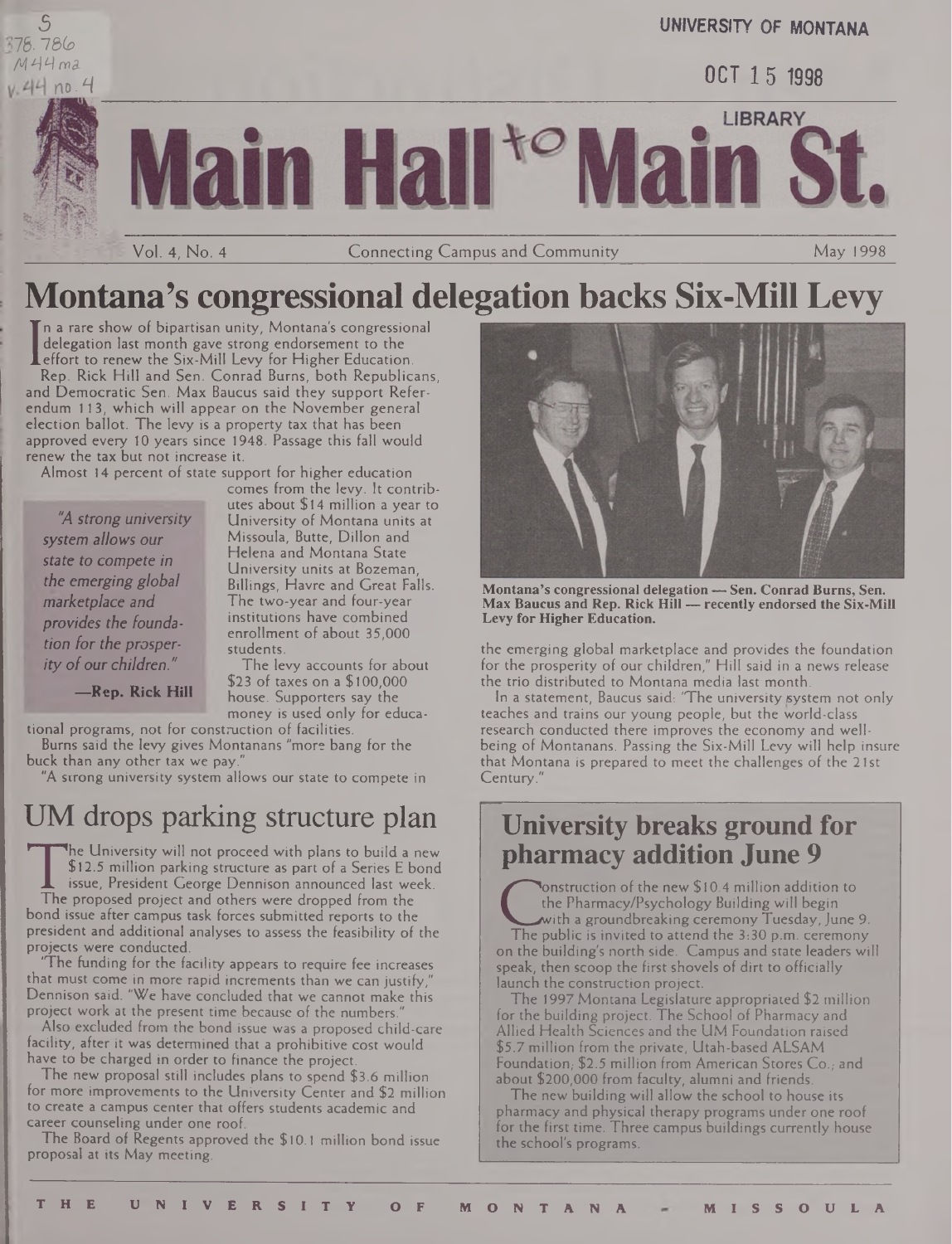# **Men of Distinction**

*UM confers honorary degrees on prize-winningjournalist and best-selling author*

revered Montana journalist and a best-selling author and historian received The University of Montana-<br>Missoula's highest honor during Commencement ceremonies Saturday, May 16. President George Dennison Missoula's highest honor during Commencement ceremonies Saturday, May 16. President George Dennison<br>Conferred honorary Doctor of Letters degrees on Mel Ruder — the only Montanan ever to win print ± JL*journalism's highest honor, the Pulitzer Prize —and Stephen E. Ambrose — whose recent book "Undaunted Courage: Meriwether Lewis, ThomasJefferson and the Opening ofthe American West"won international* acclaim. Dennison said the University is honored that Ruder and Ambrose accepted the degrees. "The University of Montana has bestowed this honor upon a select group of people over the years," Dennison said. "Mel Ruder and *Stephen Ambrose will take their places among that distinguishedgroup and add luster to it."* Their names were added to bricks in the Honorary Doctorate Circle, located on the south end of UM's Oval.

#### **Stephen E. Ambrose Doctor of Letters**

tephen E. Ambrose — a distinguished scholar-author who has written more than 20 books — has consistently stayed on the New York Times best-seller list with his latest book, "Citizen Soldiers," and "Undaunted Courage," which will become an ABC mini-series this year. It was the latter book that landed him a role as commentator in a Ken Burns documentary on Lewis and Clark, which aired last year on the Public Broadcasting Service.



**Ambrose**

In nominating Ambrose for the honorary doctorate, UM history department Chair Harry Fritz called "Undaunted Courage" a labor of love. "He has always been a true Expedition aficionado — following the trail, reviewing books, attending foundation meetings," Fritz wrote. "But the book is more than just history. It's made a connection with American yearnings and aspirations. Somehow this biography is larger than Lewis, it's an expression of American values."

Ambrose has led travelers on historical tours of Montana for

more than 20 years, as he and his family fed an obsession for the history of Lewis and Clark. He has written about the state in "Crazy Horse and Custer: The Parallel Lives of Two American Warriors," and again in "Undaunted Courage." In recent years, he and his wife, Moira, have lived in

Helena part of the year. Three of their children have attended UM.

His other works include "Rise to Globalism," a standard college text, and "D-Day June 6, 1944: The Climactic Battle of World War II," which sold half a million

*'The University ofMontana has bestowed this honor upon <sup>a</sup> select group ofpeople over the years. Mel Ruder and Stephen Ambrose will take their places among that distinguished group and add luster to it."*

**—IIM President George Dennison**

copies in the first four months after it was published on the 50th anniversary of the Allied invasion of Europe. He has written several books about Richard Nixon and Dwight D. Eisenhower.

Ambrose is director emeritus of the Eisenhower Center, retired Boyd Professor of History at the University of New Orleans and president of the National D-Day Museum. He has served on the faculty of the University of California at Berkeley, Kansas State University and Johns Hopkins University.

#### **Mel Ruder Doctor of Letters**

el Ruder was an assistant professor of journalism at the University of North Dakota, his alma mater, when he came to Montana in 1940 to see Glacier National Park and gain more practical experience. He intended to return to teaching one day. Instead he founded the Hungry Horse News in Columbia Falls in 1946 and turned it into one of the best weekly newspapers in the nation.

> crowning achievement. Dorothy Johnson, herself an award-winning writer and then a UM journalism professor, nominated Ruder for a

"He flew over flooded areas in Glacier National Park in a rented plane," Johnson wrote in her nominating letter to the Pulitzer committee. "When he couldn't rent a plane, he begged a ride in one... The disaster grew. He found a boat and took pictures in the flood. He brought out a Saturday paper, too.

Pulitzer Prize in 1965.

His tenacious, death-defying coverage of the Montana floods of 1964 earned him his



**Ruder**

This time he threw out the advertising: he dedicated himself to covering the news for his readers. On some of his news-and-picture expeditions, he drove his car on the railroad track because the road was washed out.

Johnson told the Pulitzer committee that Ruder was "a man of integrity, of high ideals, of resolution and dedication."

It was for those reasons that Joe Durso Jr., interim dean of the UM School of Journalism, nominated Ruder for an honorary doctorate. "These are precisely the qualities we hold up to our students for them to adopt as they pursue their careers in journalism," Durso wrote in his nominating letter. "In this regard, Mel Ruder is a superior role model." Ruder is known among his peers

as a stalwart defender of the First Amendment. He co-founded the Montana Newspaper Hall of Fame in 1958 and in 1981 was one of the first Montana journalists to be designated a master editor/publisher by the Montana Newspaper Association.

He has been a strong supporter of UM's journalism school and boasts strong family ties to the University. His late wife, Ruth, his daughter, Patsi Morton, and her husband, Doug, all have degrees from UM, as do his granddaughters, Melissa Morton Engellant and Diane Morton Hogan.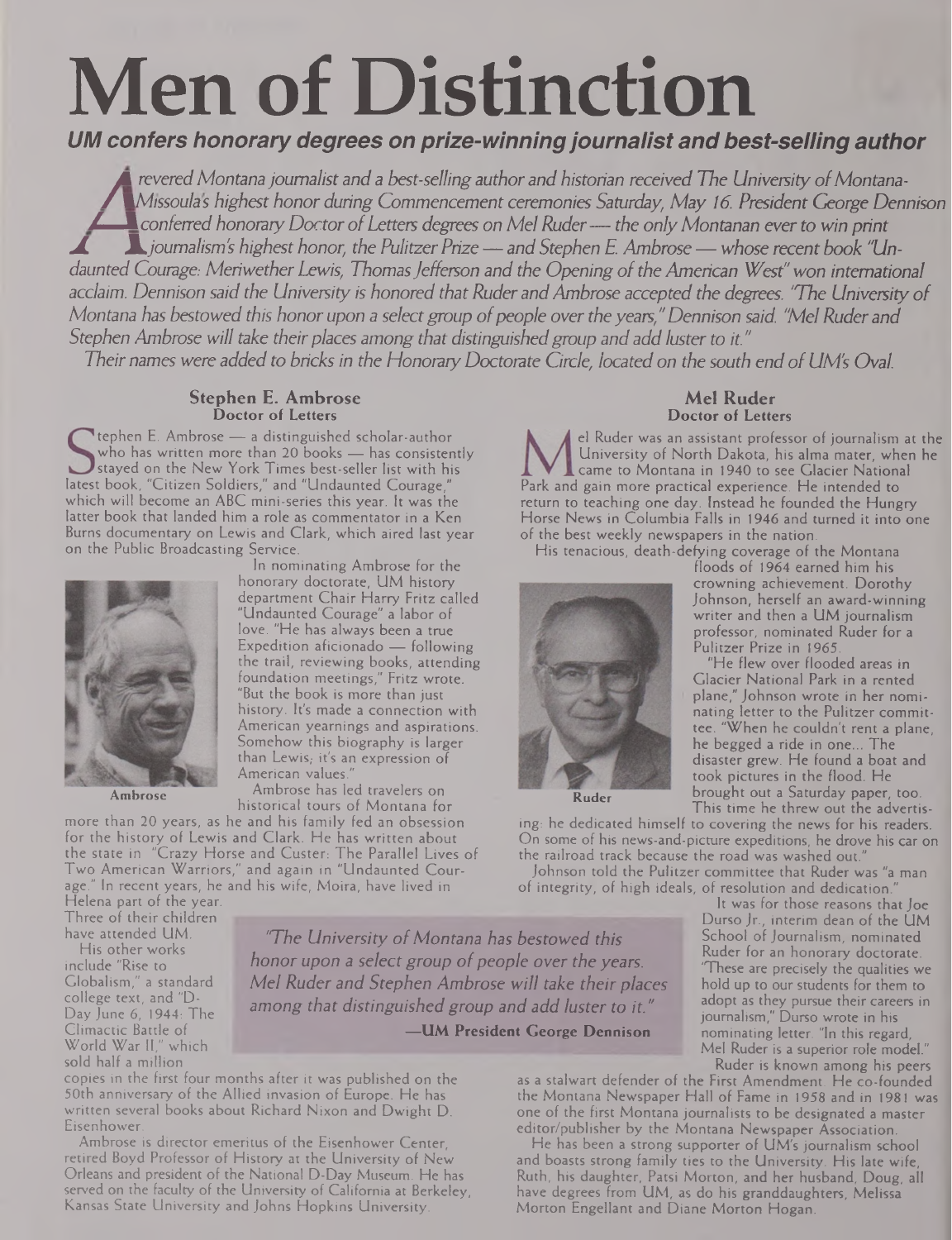

**Blending In—**Recent construction won UM another Missoula Historic Preservation Award for Excellence. The addition to the University Theatre earned UM this year's award in the category of "Most Compatible Addition to An Historic Building." The addition was part of a \$2 million renovation project that was completed last fall. The University also won an award for the design of Pantzer Hall, which opened in 1995.

**Helping Hands—**As befits <sup>a</sup> student population that claims some kinship with Greece, home of the Olympic Games, members of UM's Greek sororities and fraternities volunteered their time to the Special Olympics held on campus last month. As part of their philanthropic activities during Greek Week April 20-24, about 40 fraternity and sorority volunteers helped nearly 250 Special Olympians compete in the shotput, softball throw, wheelchair dash and long jump.

**Recognizing Philanthropy—**On April 30, the All Greek, Interfraternity and Panhellenic councils presented awards for a year's worth of community service projects by UM sororities and fraternities. In awards for philanthropic activity, Phi Gamma Delta fraternity and Kappa Alpha Theta sorority took top honors. In 1997, Phi Gamma Delta raised \$5,000 and worked 1,200 hours for such charities as Habitat for Humanity, Missoula Big Brothers/Big Sisters and the American Red Cross. Kappa Alpha Theta won by raising \$2,000 and working more than 3,000 hours for charities that included Poverello Center, the Salvation Army, the YWCA and the Missoula Humane Society. As a community, local Greeks raised \$23,555 for charity and volunteered 7,115 hours last year.

**Other Awards—**Fall semester academic awards went to Sigma Chi fraternity and Delta Gamma sorority, both with collective grade-point averages of 3.03. Spring semester awards recognized Alpha Tau Omega fraternity members for their GPA of 3.26 and Delta Gamma members for their GPA of 3.13. The Most Improved GPA Award went to Sigma Phi Epsilon. The Campus Involvement Award went to Phi Gamma Delta and Delta Gamma for members' outstanding interactions with UM organizations.

**Big Numbers—**During UM's recently completed Capital Campaign, the math department received its largest gift ever — a \$500,000 endowment. The gift came from retired math Professor Charles Bryan, who taught at UM for 23 years, and his brother and sister-in-law, John and Martha Bryan of Lake Oswego, Ore. Department Chair Gloria Hewitt said the gift will endow the Undergraduate Math Scholars Program, which coordinates mentors with students in lower-division math courses.

**Krysko's Back—**Larry Krystkowiak is back in Grizzly country after being named assistant coach for the Grizzly basketball team. Krysko is the all-time leading scorer and rebounder in Grizzly basketball history. Since leaving UM in 1986, he has played pro basketball in San Antonio, Milwaukee, Orlando, Chicago, Los Angeles, Utah and France. Back at UM as assistant coach, he'll be in charge of post player development and the team's academic program. He'll also have a hand in Montana recruiting as well as conditioning and weight-training programs.

**Canadian Alliance—**UM and the University of Alberta, in Edmonton, have entered a long-term agreement to foster collaborative research and promote international student exchange. The accord will enable UM students to study at UA while paying tuition and fees at UM. An equal number of Alberta students will do the reverse. The accord's primary emphasis will be to share expertise in natural resources, forestry and environmental studies. Future areas for collaborative research include tourism, Asian studies, natural resource management, global trade relations and cultural studies. UM also entered an exchange agreement with the University of Calgary in February.

**Listeners Call—**Thousands of Montana Public Radio listeners called their favorite station with generosity in mind and wallets in hand March 28 to April 5. When all was said and done, they had donated \$295,168 to support programming for KUFM in Missoula and KGPR in Great Falls.

As in years past, the week dosed out with Pet Wars. Dogs stripped th'e bestloved pet title from cats this year by a margin of 29 votes.

**GLOBE Training—**K-12 students statewide will soon become field scientists for a project that helps scientists study Earth's environment. This year, UM became a national training site for Global Learning and Observations to Benefit the Environment, a worldwide network of students, teachers and scientists who work together to study and understand global conditions. The University hosted a train-the-trainers workshop that brought scientists from St. Olaf College, the University of Mary, Utah State University, NASA Stennis Space Center and the universities of Texas, South Carolina and Idaho to campus May 18-23. Science teachers from across Montana participated in the workshop to learn how to teach their students to measure temperatures and precipitation in soils. Students will go out into their schoolyards and do handson science that is relevant, studying the atmosphere, hydrology, the water cycle and the biology and geology of the Earth's surface. GLOBE students will report their data via the Internet to scientists, who will use the information in their research. GLOBE's Web site address is <http//www.globe.gov/>.

**Quality, Access, Cost—**Business, government and university leaders from Western states will gather in Missoula June 7-9 to mull the financial future of higher education. The 1998 Quality. Access ...Cost: The Financial Future of Public Higher Education in the West conference is sponsored by UM, Gov. Marc Racicot and Commissioner of Higher Education Richard Crofts. Major corporate sponsors are AT&T Corp., IBM, Salomon Smith Barney, PeopleSoft, Microsoft, KPMG Peat Marwick, Sun Microsystems and D.A. Davidson & Co. This is the third such conference UM has hosted since 1995.

**Miller Barber Time—**Miller Barber's Montana Pro-Am golf tournament to benefit UM is slated for Monday, July 27, at the Missoula Country Club. Senior PGA Tour professionals including Bob Charles, Gibby Gilbert, Larry Laoretti, Walter Morgan and Tom Wargo — will hold a golf clinic at 9:30 a.m. Tournament play begins at <sup>11</sup> a.m. Gallery tickets will be available for \$15 in advance at Ole's and Albertson's stores and from Sentinel Kiwanis Club members.